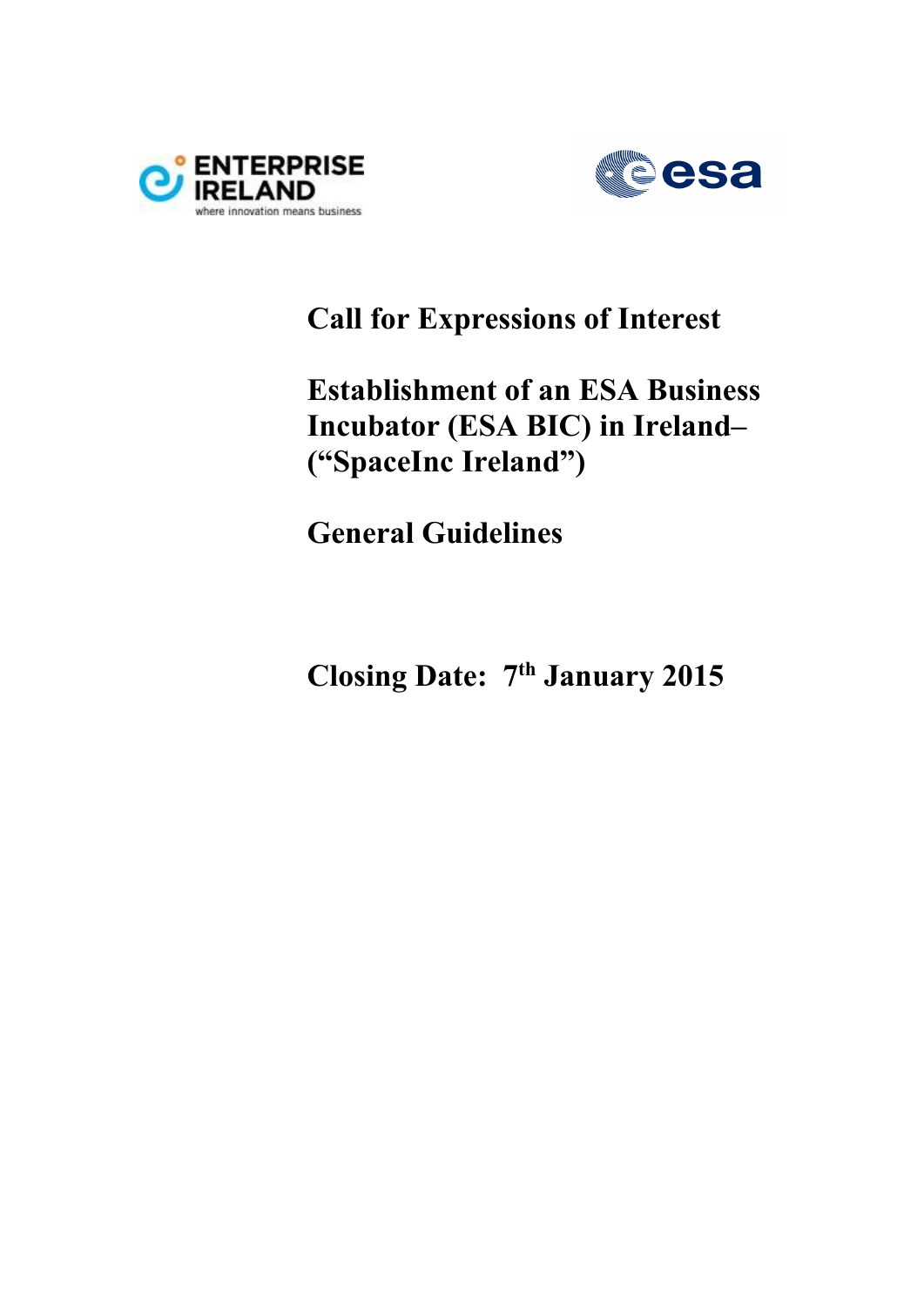#### **1 Background**

 $\overline{a}$ 

Ireland has been a member of the European Space Agency (ESA) since its foundation in 1975. In recent years there has been a significant number of Irish companies entering the space market and the associated downstream services market with the support of ESA

Irish industry is benefitting from Ireland's ESA membership through supporting incompany product development and qualification for the space market, building linkages into European aerospace system integrators and commercial spin-out of space technologies into non-space markets.

An opportunity has arisen to develop an ESA Business Incubation Centre (BIC) in Ireland to provide an important element of Ireland's ESA strategy in further broadening the Irish industrial base in ESA programmes and in leveraging both State and ESA investment in 3<sup>rd</sup> level research. The additional benefit to be offered to Irish industry by an ESA BIC would include:

- Provide access to knowledge resources within ESA, including knowledge of technical standards, system specifications as well as highly specific market knowledge of the space sector, including linkages to space system integrators.
- Provide access to finance to start-up companies.
- Allow firms exploit the profile and enhanced credibility of being associated with ESA and "space".

It is therefore proposed to establish an ESA BIC, to support start-up companies intending to address the commercial space market<sup>1</sup> or the commercial downstream<sup>2</sup> market, including the spin-out of space technologies into non-space markets.

Expressions of Interest are being sought from entities in Ireland to manage the delivery of ESA BIC services in Ireland under contract to ESA. These services include;

- Provision of incubation space to co-located incubatees
- Provision of access to start-up finance through existing start up funding measures,
- Provision of access to business start up and development knowledge and resources
- Facilitating access to knowledge and technical resources within ESA and wider European space community.
- Managing the development of interactions with other key players in the space community.
- Provision of access to complementary technical resources and facilities as may be required by the start up companies, including Technology centres and other research facilities

Recognising that such companies may establish in any part of Ireland, it is envisaged that the selected ESA BIC Ireland management entity would offer ESA BIC support services to a range of start-up companies, including companies that are located outside of the host incubator.

The Selected entity will be required to appoint an ESA BIC centre Manager, subject to acceptance by both EI and ESA.

 $<sup>1</sup>$  Space market includes commercial launcher and satellite market as associated ground segment.</sup>

<sup>&</sup>lt;sup>2</sup> Downstream refers to end-user equipment, services and applications that utilise a variety of space systems such as satellite communications, Earth observation satellites and navigation satellite systems.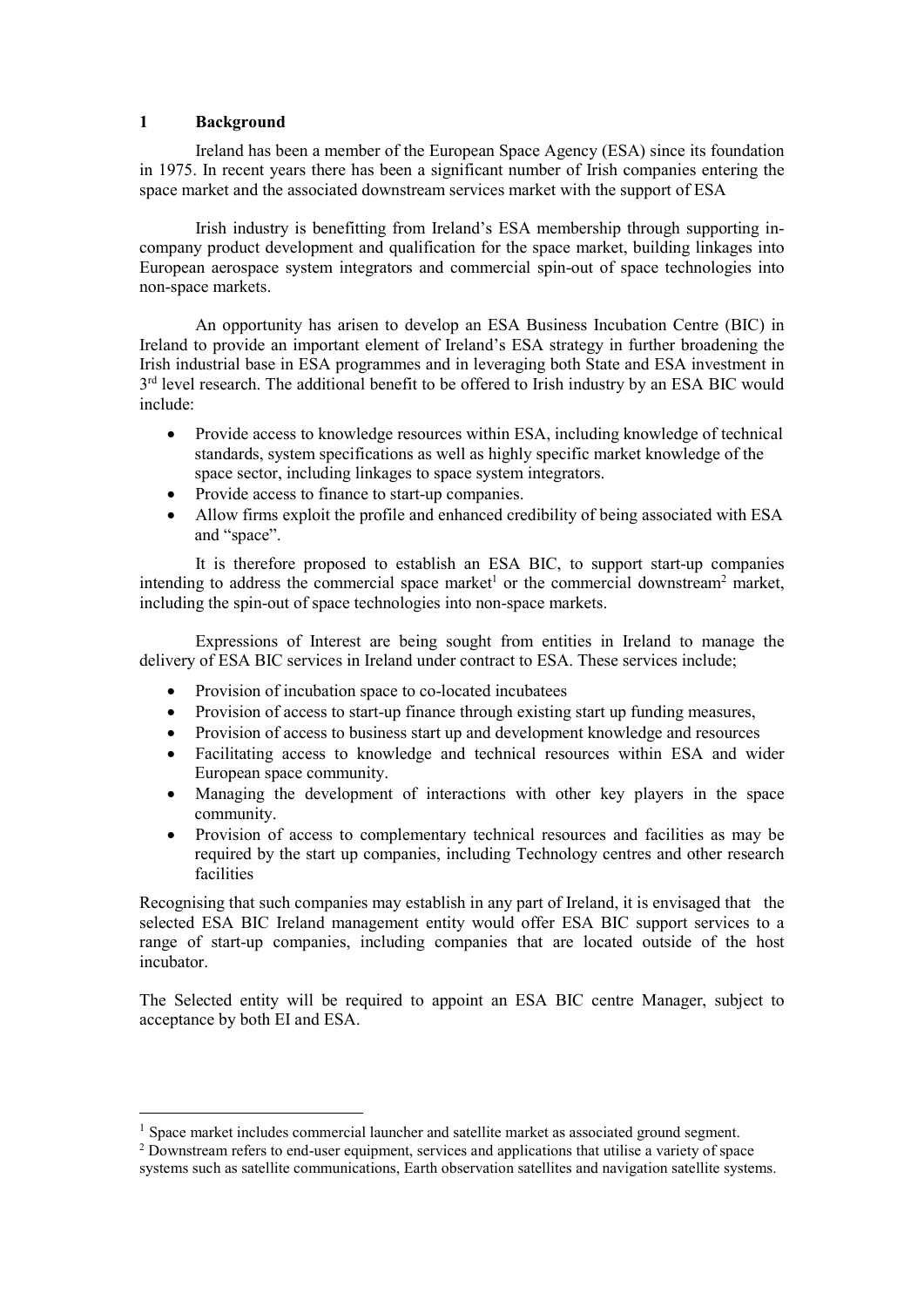## **2 Call Objective**

The objective of the Call for Expressions of interest in to select an entity that will be nominated by the Irish Delegation to ESA to respond to an Invitation to Tender to be issued by ESA, subject to normal ESA BIC tender procedures.

## **3 Tasks to be performed by the Selected Entity**

The Entity to be selected by ESA to operate the ESABIC in Ireland will be required to perform a range of tasks including;

**Task 1** Support the Establishment of an ESA BIC in Ireland

**Task 2** Support the promotion and positioning of the ESA BIC in Ireland

**Task 3**: Manage activities related to the identification and selection of ESA BIC incubatees

**Task 3**: Support start up companies during the incubation phase and managing the relationship with key stakeholders at national level and international level, as relevant to the incubatees' business model (including; ESA technical experts, space sector industry and research players, investment community, Enterprise Ireland as well as with national Technology Centres and research facilities).

**Task 4**: Manage financial incentives with relevant financial partners in Ireland in line with the relevant partners' processes and policies.

**Task 5**: Administer the cash incentives from ESA to incubatees in line with the relevant funding bodies policies and processes<sup>3</sup>

**Task 6**: Manage, coordinate and report on programme activities within the ESA-BIC.

## **4 Funding Model to be applied to the ESA BIC in Ireland**

It is envisaged that ESA and EI will provide financial contribution to the entity selected to manage the ESA BIC in Ireland. The ESA support will be for an initial period of 3 years, extendable to 5 years, subject to a joint  $ESA / EI$  review, with the following provisional funding model.

| <b>Activity</b> | <b>ESA Contribution to</b>  | <b>EI</b> Support                | <b>ESA BIC Hosting</b> |
|-----------------|-----------------------------|----------------------------------|------------------------|
|                 | Financing                   |                                  | entity                 |
| ESA BIC Ireland | 50% of cost, up to a        | 50% of cost up to a              | Additional associated  |
| Manager         | maximum of $E40k/year$      | maximum of $\epsilon$ 40k / year | costs                  |
| Financial       | Up to $E25k$ per incubatee, | Up to $E25k$ per incubatee,      |                        |
| incentive to    | subject to normal ESA       | subject to normal EI             |                        |
| Incubatees      | evaluation                  | evaluation                       |                        |
| Technical       | "In Kind" contribution      |                                  | "In kind" contribution |
| Support to      |                             |                                  | to match ESA in kind   |
| Incubatees      |                             |                                  | contribution           |

 $\overline{a}$ <sup>3</sup> 3 Any EI component of the incentive scheme will be administered by EI